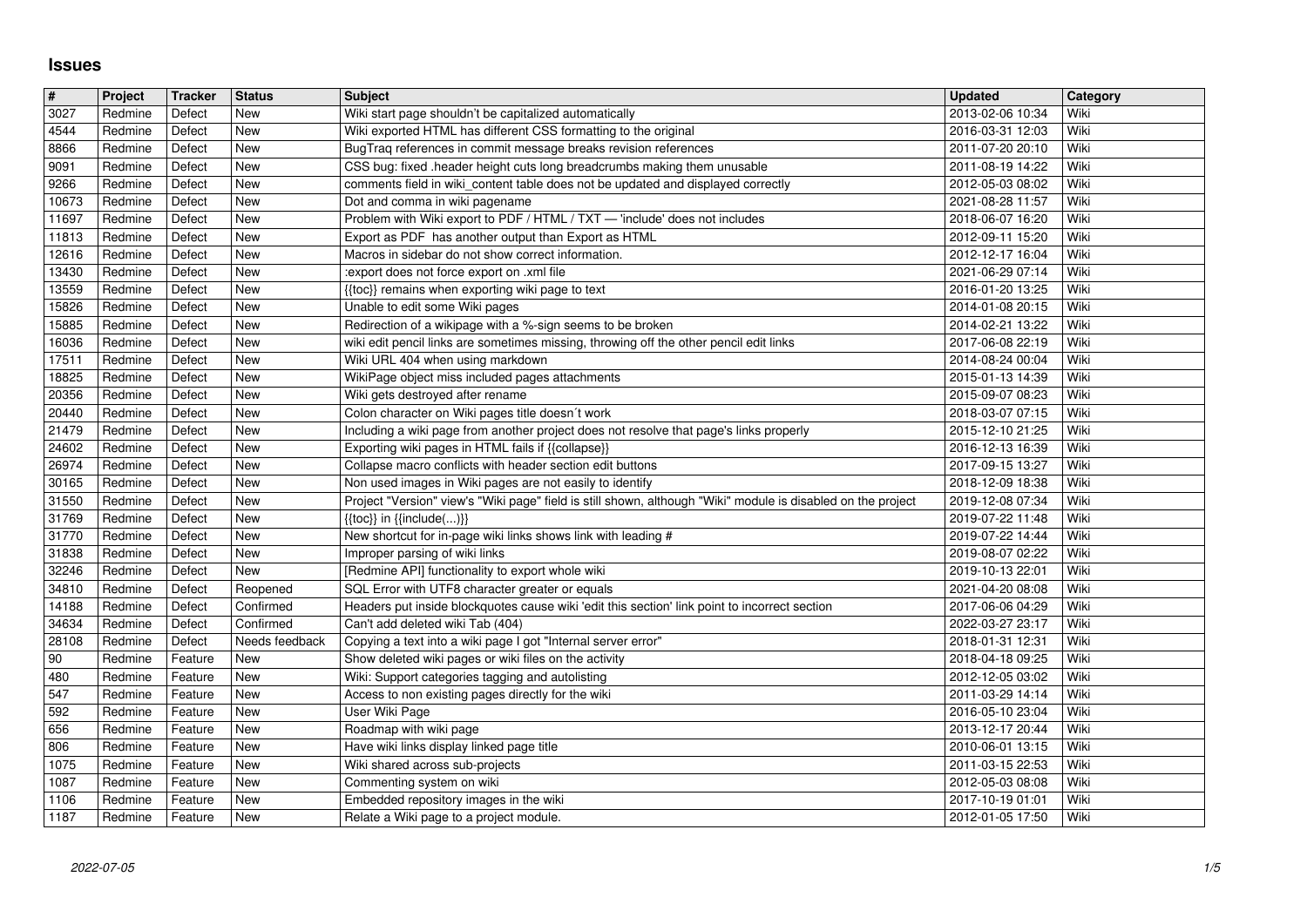| $\overline{\mathbf{t}}$ | Project            | Tracker            | <b>Status</b>            | <b>Subject</b>                                                                                                     | <b>Updated</b>                       | Category     |
|-------------------------|--------------------|--------------------|--------------------------|--------------------------------------------------------------------------------------------------------------------|--------------------------------------|--------------|
| 1208<br>1213            | Redmine<br>Redmine | Feature<br>Feature | <b>New</b><br><b>New</b> | Restructured text support for the wiki<br>Allow Slashes in wiki URLs                                               | 2013-12-19 04:10<br>2021-11-24 14:09 | Wiki<br>Wiki |
| 1219                    | Redmine            | Feature            | <b>New</b>               | Add an option to make RedCloth not use hard_breaks                                                                 | 2008-07-03 11:50                     | Wiki         |
| 1226                    | Redmine            | Feature            | <b>New</b>               | query results on wiki pages                                                                                        | 2015-02-12 21:16                     | Wiki         |
| 1325<br>1330            | Redmine<br>Redmine | Feature<br>Feature | <b>New</b><br><b>New</b> | Allow cross page links to reference attachments.<br>Copy a Wiki Page                                               | 2008-11-11 10:36<br>2021-08-25 16:06 | Wiki<br>Wiki |
| 1439                    | Redmine            | Feature            | New                      | Interlinking between wiki and issues                                                                               | 2013-03-18 05:46                     | Wiki         |
| 1440<br>1504            | Redmine<br>Redmine | Feature<br>Feature | <b>New</b><br>New        | Questions/clarifications<br>Users should be able to replace a wiki file attachment                                 | 2008-06-13 12:30                     | Wiki<br>Wiki |
| 1533                    | Redmine            | Feature            | <b>New</b>               | Link to included page in wiki                                                                                      | 2008-06-19 20:32<br>2008-06-26 13:51 | Wiki         |
| 1548                    | Redmine            | Feature            | <b>New</b>               | bookmarks of wiki pages                                                                                            | 2008-06-30 20:27                     | Wiki         |
| 1722<br>1856            | Redmine<br>Redmine | Feature<br>Feature | <b>New</b><br><b>New</b> | Allow linking between release and docs<br>Link syntax is inconsistent                                              | 2008-07-31 14:38<br>2008-09-21 14:03 | Wiki<br>Wiki |
| 1994                    | Redmine            | Feature            | New                      | LaTEX support in Wiki, Forums and Issues                                                                           | 2018-09-04 20:50                     | Wiki         |
| 2084                    | Redmine            | Feature            | <b>New</b>               | Customizable "protocols" to generate external links                                                                | 2008-10-24 14:48                     | Wiki         |
| 2219<br>2355            | Redmine<br>Redmine | Feature<br>Feature | <b>New</b><br><b>New</b> | Export to LaTeX using Redcloth 4<br>add a link to diff page to wiki item in activity page                          | 2010-09-02 05:21<br>2014-10-07 01:53 | Wiki<br>Wiki |
| 2636                    | Redmine            | Feature            | New                      | Feature Request: Wiki ACLs (Access control for individual pages)                                                   | 2020-04-01 14:38                     | Wiki         |
| 2674                    | Redmine            | Feature            | <b>New</b>               | wiki templates                                                                                                     | 2021-08-25 16:01                     | Wiki         |
| 2698<br>2782            | Redmine<br>Redmine | Feature<br>Feature | <b>New</b><br><b>New</b> | Wiki Auto-Save currently editing page<br>Save + Continue or AJAX save POST                                         | 2015-01-14 09:50<br>2014-06-25 15:03 | Wiki<br>Wiki |
| 2876                    | Redmine            | Feature            | <b>New</b>               | A simple plan for wiki concurrent edition                                                                          | 2009-06-30 22:34                     | Wiki         |
| 2947<br>2953            | Redmine<br>Redmine | Feature<br>Feature | New<br><b>New</b>        | Add a wrapping-setting button to edit-windows<br>application launch URLs not rendered as link                      | 2009-03-11 00:42<br>2009-03-12 19:06 | Wiki<br>Wiki |
| 3074                    | Redmine            | Feature            | New                      | Indention in Wiki of headings and corresponding content based on heading-depth                                     | 2015-01-27 20:24                     | Wiki         |
| 3205                    | Redmine            | Feature            | New                      | Wiki "Blocks"                                                                                                      | 2009-04-20 12:20                     | Wiki         |
| 3228<br>3272            | Redmine<br>Redmine | Feature<br>Feature | New<br><b>New</b>        | Attatched wiki images are not included in export to HTML<br>Ability to import wiki image from other wiki page      | 2010-08-24 00:33<br>2021-11-01 01:34 | Wiki<br>Wiki |
| 3547                    | Redmine            | Feature            | <b>New</b>               | Wiki include macro: add ability to include single section                                                          | 2019-02-12 11:06                     | Wiki         |
| 3684                    | Redmine            | Feature            | <b>New</b>               | Cucumber features in wiki                                                                                          | 2009-07-31 09:11                     | Wiki         |
| 3765<br>3879            | Redmine<br>Redmine | Feature<br>Feature | <b>New</b><br><b>New</b> | Creating article in Wiki<br>"What Links Here" in right hand column                                                 | 2010-12-11 21:33<br>2015-04-07 18:17 | Wiki<br>Wiki |
| 3933                    | Redmine            | Feature            | <b>New</b>               | Add docbook export to wiki                                                                                         | 2013-10-05 16:02                     | Wiki         |
| 4032                    | Redmine            | Feature            | <b>New</b>               | Wiki attachment history                                                                                            | 2009-10-15 09:42                     | Wiki         |
| 4062<br>4258            | Redmine<br>Redmine | Feature<br>Feature | New<br>New               | Wiki: Feature request:Auto-replace text with another user-defined<br>Improve tab order in wikis                    | 2012-07-06 21:02<br>2009-11-20 20:01 | Wiki<br>Wiki |
| 4301                    | Redmine            | Feature            | <b>New</b>               | position Wiki Toc in sidebar                                                                                       | 2011-08-02 06:59                     | Wiki         |
| 4372                    | Redmine            | Feature            | New                      | Wiki include macro: Include specific revision                                                                      | 2015-10-23 15:20                     | Wiki         |
| 4717<br>4987            | Redmine<br>Redmine | Feature<br>Feature | New<br>New               | Make wiki tab link use the actual link that contains the page name.<br>Convert internal URLs to canonic wiki links | 2010-02-02 15:21<br>2010-03-04 23:15 | Wiki<br>Wiki |
| 5029                    | Redmine            | Feature            | New                      | Add discussion thread for each wiki page                                                                           | 2010-03-10 09:57                     | Wiki         |
| 5103<br>5402            | Redmine<br>Redmine | Feature<br>Feature | New<br>New               | status "out of date" for wiki pages<br>Wiki diff: line by line instead of word by word                             | 2010-03-17 16:55<br>2011-01-05 23:58 | Wiki<br>Wiki |
|                         |                    |                    |                          |                                                                                                                    |                                      |              |
|                         |                    |                    |                          |                                                                                                                    |                                      |              |
|                         |                    |                    |                          |                                                                                                                    |                                      |              |
|                         |                    |                    |                          |                                                                                                                    |                                      |              |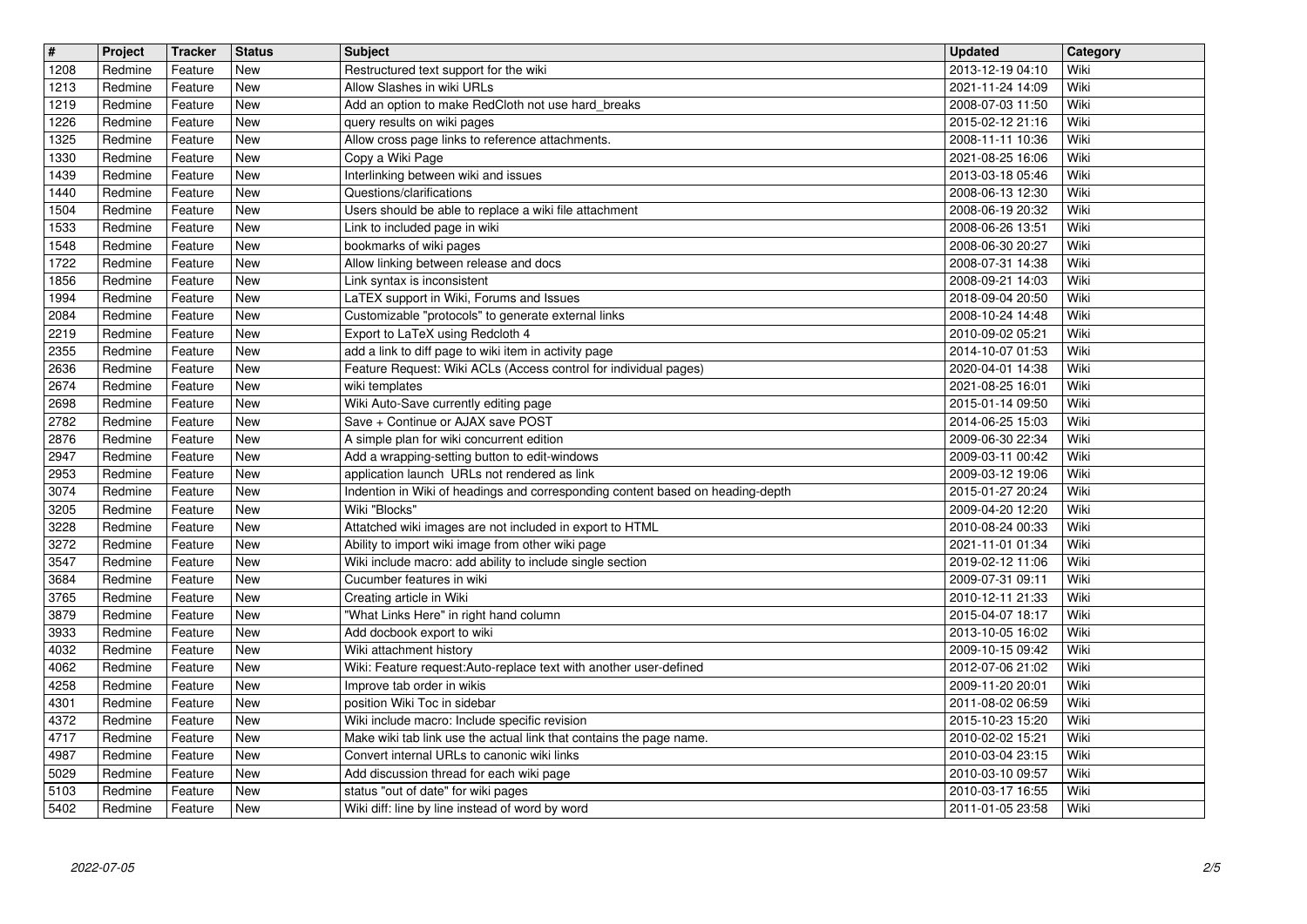| $\overline{\mathbf{H}}$<br>6188 | Project<br>Redmine | Tracker<br>Feature | <b>Status</b><br><b>New</b> | <b>Subject</b><br>Ability to link Wiki page specific version                                                 | <b>Updated</b><br>2012-06-29 14:51   | Category<br>Wiki |
|---------------------------------|--------------------|--------------------|-----------------------------|--------------------------------------------------------------------------------------------------------------|--------------------------------------|------------------|
| 6401                            | Redmine            | Feature            | <b>New</b>                  | Make Wiki Redirects editable                                                                                 | 2020-11-09 16:35                     | Wiki             |
| 6845<br>6989                    | Redmine<br>Redmine | Feature<br>Feature | <b>New</b><br><b>New</b>    | Add a real title field for wiki pages<br>Wiki template for version wiki pages                                | 2011-12-08 12:08<br>2010-11-26 17:21 | Wiki<br>Wiki     |
| 7066                            | Redmine            | Feature            | <b>New</b>                  | Develop wiki save and continue feature                                                                       | 2011-01-17 20:49                     | Wiki             |
| 7200<br>7536                    | Redmine<br>Redmine | Feature<br>Feature | <b>New</b><br>New           | Current Page Inheritance in Sidebar<br>Automatic routing to another project's WIKI (Global WIKI)             | 2010-12-29 20:12<br>2011-02-04 00:18 | Wiki<br>Wiki     |
| 7749                            | Redmine            | Feature            | New                         | Set the order of sub wiki pages manully on "index by title"                                                  | 2011-03-01 18:35                     | Wiki             |
| 7971<br>8463                    | Redmine<br>Redmine | Feature<br>Feature | New<br>New                  | Syntax to create a link that opens a new windows<br>View Wiki source                                         | 2011-03-23 20:40<br>2011-05-30 10:55 | Wiki<br>Wiki     |
| 8928                            | Redmine            | Feature            | <b>New</b>                  | Use autocomplete in the wiki rename page to change parent page                                               | 2011-07-30 10:51                     | Wiki             |
| 9114<br>9115                    | Redmine<br>Redmine | Feature<br>Feature | <b>New</b><br><b>New</b>    | List incoming links in wiki-pages<br>special lists of wiki-pages                                             | 2011-12-07 16:44<br>2011-08-24 11:43 | Wiki<br>Wiki     |
| 9315<br>9482                    | Redmine<br>Redmine | Feature<br>Feature | <b>New</b><br><b>New</b>    | Wiki Page as MS OneNote<br>Wiki - minor change without notification                                          | 2011-09-24 16:56<br>2012-03-08 16:48 | Wiki<br>Wiki     |
| 9601                            | Redmine            | Feature            | New                         | Multi language wiki                                                                                          | 2020-06-21 18:21                     | Wiki             |
| 9733<br>10035                   | Redmine<br>Redmine | Feature<br>Feature | New<br>New                  | WIKI macro to insert database query result as wiki table<br>Include sub-projects in the breadcrumb           | 2011-12-13 10:47<br>2012-01-20 14:18 | Wiki<br>Wiki     |
| 10406                           | Redmine            | Feature            | New                         | Wiki tree bulk edit                                                                                          | 2012-03-08 17:35                     | Wiki             |
| 10407<br>10568                  | Redmine<br>Redmine | Feature<br>Feature | <b>New</b><br>New           | Wiki page has a tree weight<br>Real-Time Collaborative Editor Wiki                                           | 2012-03-08 17:11<br>2015-07-14 05:17 | Wiki<br>Wiki     |
| 10729                           | Redmine            | Feature            | <b>New</b>                  | Embedded wiki pages should have their headings editable from the embedding page                              | 2012-05-03 11:37                     | Wiki             |
| 11344<br>11351                  | Redmine<br>Redmine | Feature<br>Feature | <b>New</b><br><b>New</b>    | Alternate names for Index by title/date<br>Extract code snippets from a project's VCS directly into the wiki | 2017-01-10 03:42<br>2012-07-09 13:11 | Wiki<br>Wiki     |
| 11519                           | Redmine            | Feature            | New                         | Ability to edit wiki comments after entry saved                                                              | 2019-05-01 01:01                     | Wiki             |
| 11978<br>12051                  | Redmine<br>Redmine | Feature<br>Feature | New<br>New                  | Wiki pages for groups or wiki pages section with separate ACL<br>Wiki variables                              | 2012-09-28 03:03<br>2012-10-12 23:13 | Wiki<br>Wiki     |
| 12875                           | Redmine            | Feature            | New<br><b>New</b>           | Wiki links to Overview/Activity/Roadmap/Issues/Documents/Files/News/Forums/etc of a particular project       | 2013-01-20 21:34                     | Wiki<br>Wiki     |
| 13294<br>13369                  | Redmine<br>Redmine | Feature<br>Feature | <b>New</b>                  | More powerful includes<br>Hidden wiki text that can be view-ed with adequate rights                          | 2013-02-26 13:37<br>2013-03-10 14:19 | Wiki             |
| 13615<br>14115                  | Redmine<br>Redmine | Feature<br>Feature | New<br>New                  | Back (or HEAD) link in Wiki history page.<br>Wiki enhancements: parent page and ajax                         | 2013-03-27 21:02<br>2014-04-24 14:19 | Wiki<br>Wiki     |
| 15911                           | Redmine            | Feature            | <b>New</b>                  | Back to top in Wiki                                                                                          | 2014-01-20 16:17                     | Wiki             |
| 16252<br>16323                  | Redmine<br>Redmine | Feature<br>Feature | New<br>New                  | Private wiki<br>Wiki Page Export as md file.                                                                 | 2018-03-31 08:40<br>2014-03-12 07:53 | Wiki<br>Wiki     |
| 16324                           | Redmine            | Feature            | New                         | Wiki export as docx file.                                                                                    | 2016-05-31 10:53                     | Wiki             |
| 16469<br>16729                  | Redmine<br>Redmine | Feature<br>Feature | New<br>New                  | Make Diff possible for all revisions<br>properties of issue dynamically available in wiki                    | 2014-03-31 09:19<br>2014-05-01 10:31 | Wiki<br>Wiki     |
| 16996                           | Redmine            | Feature            | <b>New</b>                  | Reciprocal links (or, "Related wiki pages")                                                                  | 2020-07-15 17:03                     | Wiki             |
| 17072<br>17093                  | Redmine<br>Redmine | Feature<br>Feature | New<br>New                  | Integration redmine wiki with yUML syntax<br>Roll Based Wiki Permissions                                     | 2014-06-04 18:44<br>2014-07-03 06:23 | Wiki<br>Wiki     |
| 17238                           | Redmine            | Feature            | New                         | Searching parsed wiki content - Cache option for Wiki pages                                                  | 2014-09-26 11:25                     | Wiki             |
| 17776                           | Redmine            | Feature            | New                         | Add an option for the wiki start page to be "index by title"                                                 | 2016-10-27 16:40                     | Wiki             |
|                                 |                    |                    |                             |                                                                                                              |                                      |                  |
|                                 |                    |                    |                             |                                                                                                              |                                      |                  |
|                                 |                    |                    |                             |                                                                                                              |                                      |                  |
|                                 |                    |                    |                             |                                                                                                              |                                      |                  |
|                                 |                    |                    |                             |                                                                                                              |                                      |                  |
|                                 |                    |                    |                             |                                                                                                              |                                      |                  |
|                                 |                    |                    |                             |                                                                                                              |                                      |                  |
|                                 |                    |                    |                             |                                                                                                              |                                      |                  |
|                                 |                    |                    |                             |                                                                                                              |                                      |                  |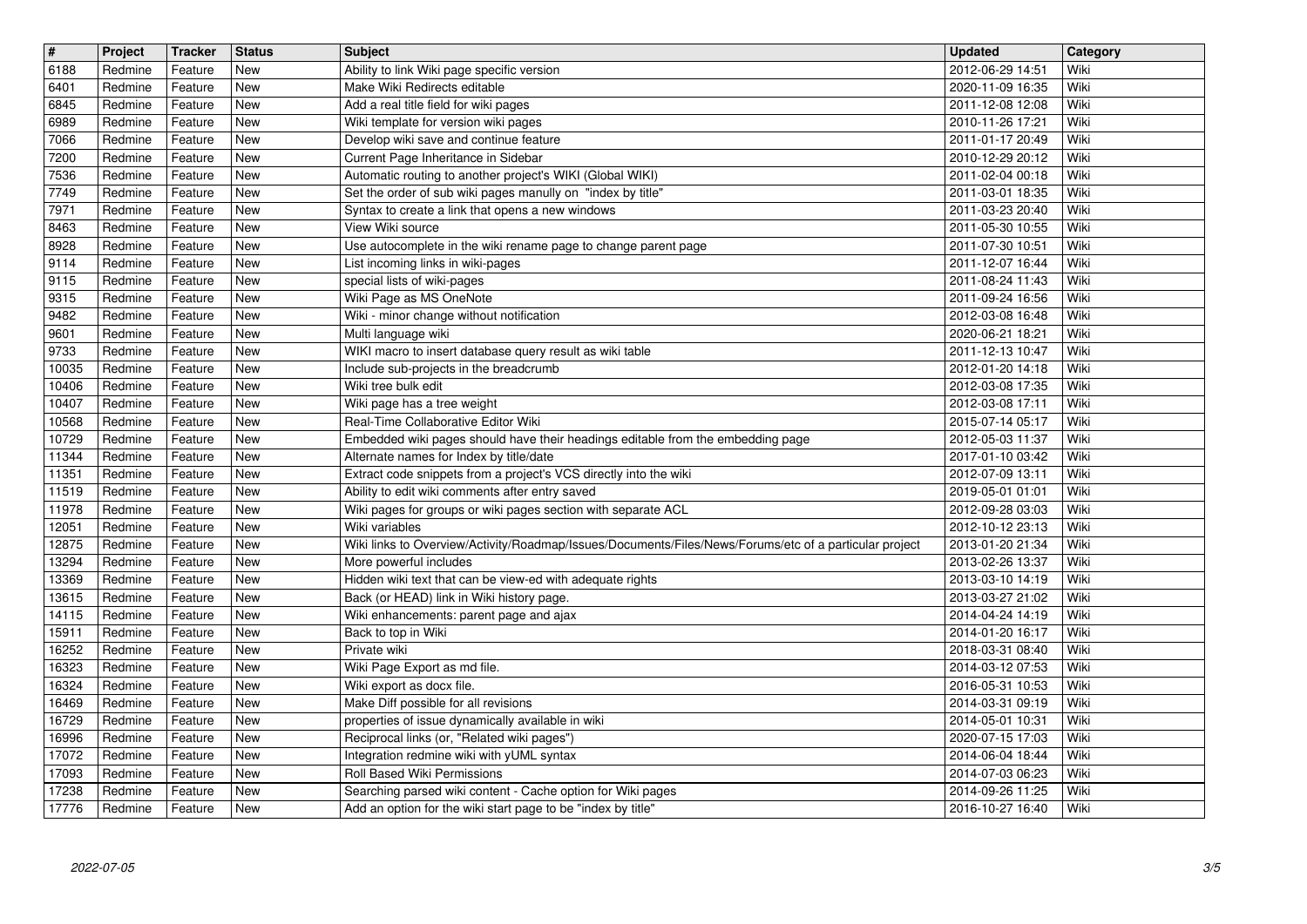| $\overline{\mathbf{H}}$<br>17797 | Project<br>Redmine | Tracker<br>Feature | <b>Status</b><br>New     | <b>Subject</b>                                                                                                                                                                               | <b>Updated</b><br>2014-10-03 14:16   | Category<br>Wiki                               |
|----------------------------------|--------------------|--------------------|--------------------------|----------------------------------------------------------------------------------------------------------------------------------------------------------------------------------------------|--------------------------------------|------------------------------------------------|
| 17894                            | Redmine            | Feature            | <b>New</b>               | If no wiki pages have been created, wiki tab should return something more informative than 404<br>Collapse macro parameter to uncollapse by default                                          | 2014-09-17 11:03                     | Wiki                                           |
| 18042                            | Redmine            | Feature            | New                      | Link to a specific repository in another project                                                                                                                                             | 2014-10-07 13:17                     | Wiki                                           |
| 18243<br>18257                   | Redmine<br>Redmine | Feature<br>Feature | New<br>New               | Display list of page attachments in edit mode<br>Allow wiki macros to define the markup used for their documentation                                                                         | 2014-10-30 16:12<br>2014-11-14 03:49 | Wiki<br>Wiki                                   |
| 18295                            | Redmine            | Feature            | New                      | Soft delete of wiki pages                                                                                                                                                                    | 2018-11-12 13:41                     | Wiki                                           |
| 18656<br>18669                   | Redmine<br>Redmine | Feature<br>Feature | New<br>New               | Markdown links priority<br>Ability to remove Wiki (page) history                                                                                                                             | 2014-12-16 15:20<br>2020-04-01 06:49 | Wiki<br>Wiki                                   |
| 19826                            | Redmine            | Feature            | <b>New</b>               | Add calendar in wiki pages                                                                                                                                                                   | 2015-05-13 15:04                     | Wiki                                           |
| 20126<br>20426                   | Redmine<br>Redmine | Feature<br>Feature | New<br>New               | Index by date: Show the current a revision number and add a link to show the diff<br>Access to User Account Data from wiki to generate automatic lists in wiki by macro "TaggedUserAccounts' | 2015-06-18 15:22<br>2015-08-27 10:14 | Wiki<br>Wiki                                   |
| 20435                            | Redmine            | Feature            | New                      | Search wiki in specific languages                                                                                                                                                            | 2015-07-30 01:26                     | Wiki                                           |
| 21957<br>21969                   | Redmine<br>Redmine | Feature<br>Feature | New<br>New               | Option ignore whitespace in Wiki diff<br>Add a wiki action to list (lost/hidden) pages which are not referenced in the parent page                                                           | 2016-02-05 05:05<br>2016-09-10 21:11 | Wiki<br>Wiki                                   |
| 22923                            | Redmine            | Feature            | New                      | Export Wiki to ODT                                                                                                                                                                           | 2018-06-05 17:24                     | Wiki                                           |
| 22958<br>26303                   | Redmine<br>Redmine | Feature<br>Feature | New<br>New               | RFE: Create new 'include_once' macro that pulls in contents from included page once<br>Wiki include macro: add icons for editing and viewing an included wiki page                           | 2016-06-24 17:21<br>2017-06-29 13:54 | Wiki<br>Wiki                                   |
| 26400                            | Redmine            | Feature            | New                      | Side by side diff view in wiki                                                                                                                                                               | 2017-07-10 13:36                     | Wiki                                           |
| 26530<br>26593                   | Redmine<br>Redmine | Feature<br>Feature | New<br>New               | Links to Wiki pages of unauthorized projects should be smarter<br>Change language by url parameter                                                                                           | 2018-01-17 00:48<br>2017-07-31 17:59 | Wiki<br>Wiki                                   |
| 27233                            | Redmine            | Feature            | New                      | Improve Drop-Down list on Wiki Pages                                                                                                                                                         | 2017-10-23 18:07                     | Wiki                                           |
| 28947<br>29048                   | Redmine<br>Redmine | Feature<br>Feature | New<br>New               | Show the existing attachments on the wiki editing page<br>Wiki page permission level                                                                                                         | 2018-06-27 07:57<br>2018-06-22 17:19 | Wiki<br>Wiki                                   |
| 29631                            | Redmine            | Feature            | New                      | Add support to include repository file content in Wiki                                                                                                                                       | 2018-09-28 15:00                     | Wiki                                           |
| 31631                            | Redmine            | Feature            | New                      | Add links to child pages to wiki page                                                                                                                                                        | 2019-06-27 08:51                     | Wiki                                           |
| 36840<br>550                     | Redmine<br>Redmine | Feature<br>Feature | New<br>Reopened          | Migrate Wiki needs an update.<br>Function to export whole wiki                                                                                                                               | 2022-03-25 21:01<br>2015-06-03 01:18 | Wiki<br>Wiki                                   |
| 1700                             | Redmine            | Patch              | New                      | Support for extra macros to help in move from trac                                                                                                                                           | 2011-12-05 10:20                     | Wiki                                           |
| 1857<br>3274                     | Redmine<br>Redmine | Patch<br>Patch     | <b>New</b><br><b>New</b> | Make {{toc}} render as properly nested list + skip support<br>Wiki Page Categories                                                                                                           | 2010-11-06 19:46<br>2010-10-25 17:02 | Wiki<br>Wiki                                   |
| 3749                             | Redmine            | Patch              | <b>New</b>               | Wiki. TOC. The standardised anchors and admissible "fragment" part of URI.                                                                                                                   | 2009-08-18 01:10                     | Wiki                                           |
| 3806<br>6330                     | Redmine<br>Redmine | Patch<br>Patch     | New<br><b>New</b>        | Template engine<br>Hyperlinks with "%" or "!" at the end                                                                                                                                     | 2018-01-16 17:13<br>2010-10-05 15:04 | Wiki<br>Wiki                                   |
| 9096                             | Redmine            | Patch              | <b>New</b>               | Fix redirection to non-latin wiki pages after logon                                                                                                                                          | 2011-08-24 18:25                     | Wiki                                           |
| 13665<br>15982                   | Redmine<br>Redmine | Patch<br>Patch     | <b>New</b><br><b>New</b> | atom available on wiki page footer<br>Inconsitent wiki history functionaility                                                                                                                | 2018-08-27 14:39<br>2014-02-07 10:31 | Wiki<br>Wiki                                   |
| 29649                            | Redmine            | Patch              | New                      | Rake task to export wiki to HTML/PDF                                                                                                                                                         | 2022-06-02 15:25                     | Wiki                                           |
| 32381<br>7095                    | Redmine<br>Redmine | Patch<br>Defect    | New<br>New               | Wiki preview : manage dynamic content<br>Spam filter false trigger                                                                                                                           | 2022-07-04 04:03<br>2010-12-10 23:08 | Wiki<br>Website (redmine.org)                  |
| 9172                             | Redmine            | Defect             | New                      | New issue page should frown upon test issue submissions                                                                                                                                      | 2011-09-02 09:11                     | Website (redmine.org)                          |
| 9272<br>9633                     | Redmine<br>Redmine | Defect<br>Defect   | New<br>New               | Edit some wiki pages possible.<br>Some typos on the front page.                                                                                                                              | 2011-10-07 02:46<br>2011-12-23 13:17 | Website (redmine.org)<br>Website (redmine.org) |
| 10292                            | Redmine            | Defect             | New                      | replying to messages in forum is always considered spam                                                                                                                                      | 2012-02-22 20:41                     | Website (redmine.org)                          |
|                                  |                    |                    |                          |                                                                                                                                                                                              |                                      |                                                |
|                                  |                    |                    |                          |                                                                                                                                                                                              |                                      |                                                |
|                                  |                    |                    |                          |                                                                                                                                                                                              |                                      |                                                |
|                                  |                    |                    |                          |                                                                                                                                                                                              |                                      |                                                |
|                                  |                    |                    |                          |                                                                                                                                                                                              |                                      |                                                |
|                                  |                    |                    |                          |                                                                                                                                                                                              |                                      |                                                |